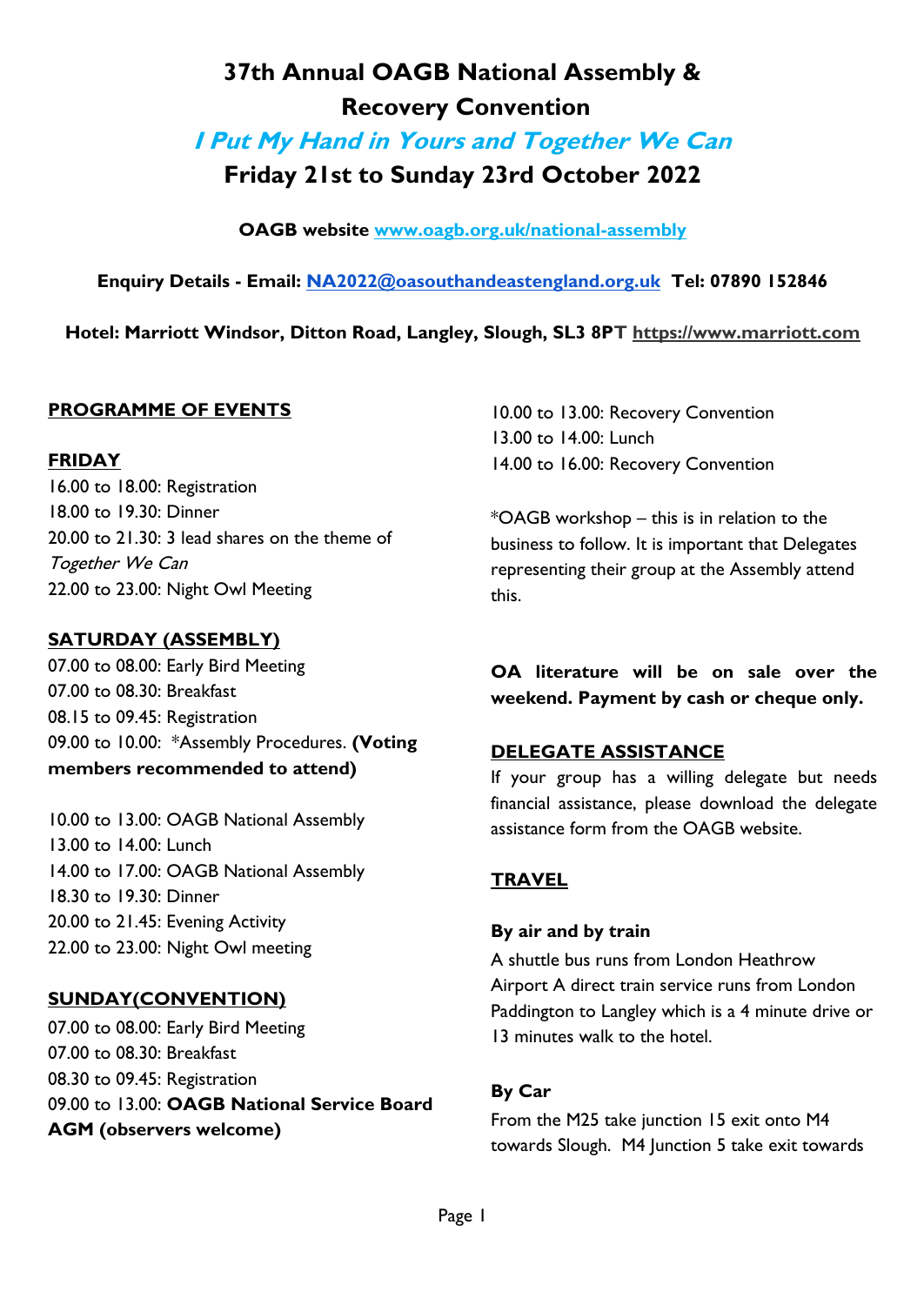London Road. At Langley Road roundabout take 4th exit (A4/London Road).

## **Checklist**

- Book and pay for accommodation directly with the hotel (details on page 2)
- Register for the event by completing and returning this form to the Intergroup (details on page 4-5)
- Send registration payment to the Intergroup (details on page 3)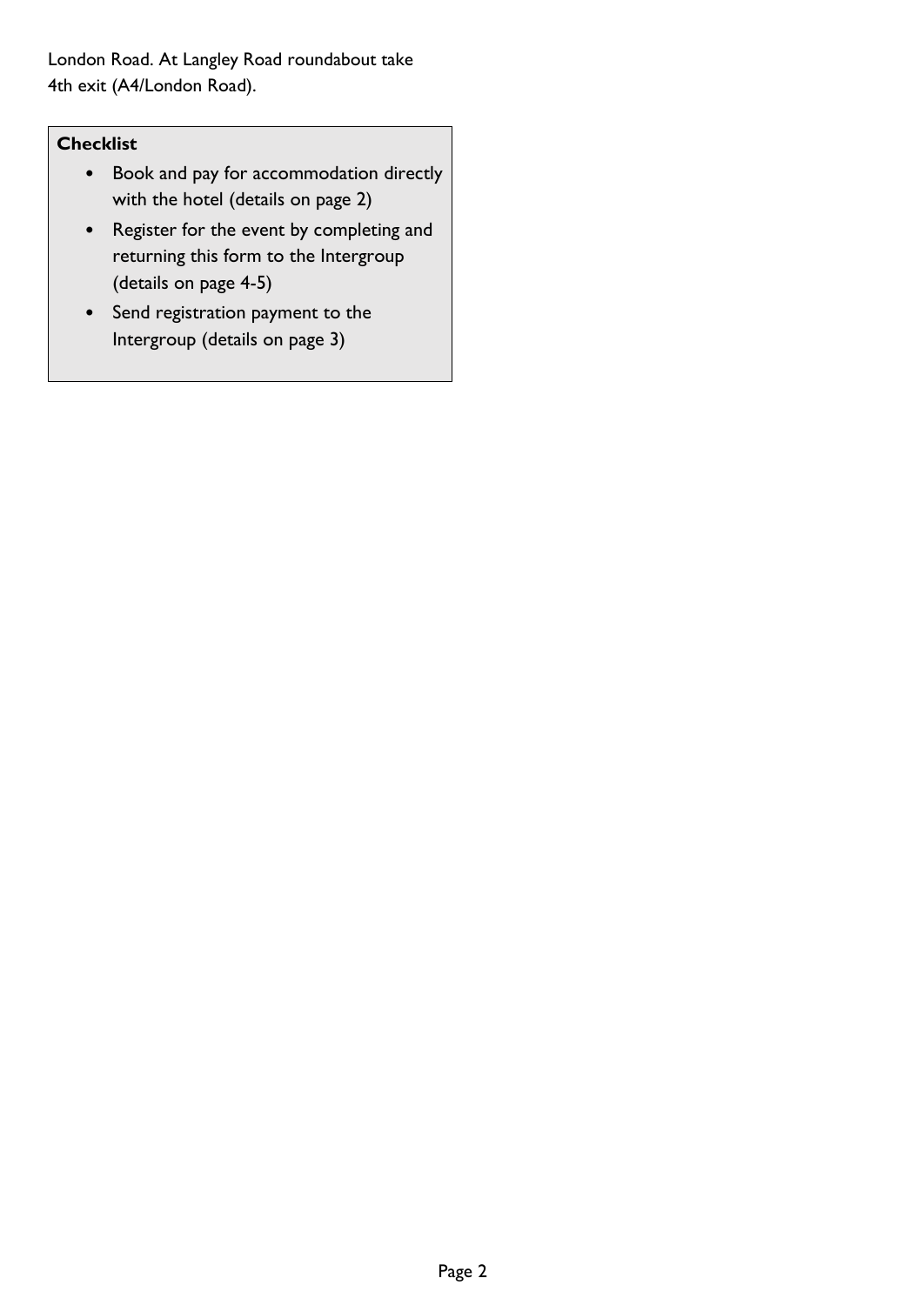| Please book your accommodation directly with the hotel here - Windsor Marriott Hotel<br><b>Booking page</b><br>If you do not have internet access phone the hotel on <sup>28</sup> 01753544244 quoting OAGB National<br>Assembly.<br>Room checkout Sunday 23rd Oct by 12.00.<br>Hotel check in Friday 21st Oct from 15.00<br><b>Room rates:</b><br>Bedrooms:<br>£87.00 per room, per night<br>Double deluxe room for sole occupancy with<br>breakfast<br>£107.00 per room, per night<br>Double deluxe room for sole occupancy with<br>breakfast and dinner<br>£122 per room, per night<br>Double deluxe room for sole occupancy with<br>breakfast, lunch and dinner<br>Twin room for double occupancy with breakfast<br>£98.00 per room, per night<br>Twin room for double occupancy with breakfast and<br>£127.00 per room, per night<br>dinner<br>Twin room for double occupancy with breakfast,<br>£157 per room, per night<br>lunch and dinner<br>Heathrow Marriott accessible room overflow:<br>£67.00 sole occupancy incl. breakfast, parking<br>Reduced rate available for those fellows who require | <b>BOOKING ACCOMMODATION AND MEALS (VIA THE HOTEL)</b> |                                                               |  |  |  |
|-------------------------------------------------------------------------------------------------------------------------------------------------------------------------------------------------------------------------------------------------------------------------------------------------------------------------------------------------------------------------------------------------------------------------------------------------------------------------------------------------------------------------------------------------------------------------------------------------------------------------------------------------------------------------------------------------------------------------------------------------------------------------------------------------------------------------------------------------------------------------------------------------------------------------------------------------------------------------------------------------------------------------------------------------------------------------------------------------------------|--------------------------------------------------------|---------------------------------------------------------------|--|--|--|
|                                                                                                                                                                                                                                                                                                                                                                                                                                                                                                                                                                                                                                                                                                                                                                                                                                                                                                                                                                                                                                                                                                             |                                                        |                                                               |  |  |  |
|                                                                                                                                                                                                                                                                                                                                                                                                                                                                                                                                                                                                                                                                                                                                                                                                                                                                                                                                                                                                                                                                                                             |                                                        |                                                               |  |  |  |
|                                                                                                                                                                                                                                                                                                                                                                                                                                                                                                                                                                                                                                                                                                                                                                                                                                                                                                                                                                                                                                                                                                             |                                                        |                                                               |  |  |  |
|                                                                                                                                                                                                                                                                                                                                                                                                                                                                                                                                                                                                                                                                                                                                                                                                                                                                                                                                                                                                                                                                                                             |                                                        |                                                               |  |  |  |
|                                                                                                                                                                                                                                                                                                                                                                                                                                                                                                                                                                                                                                                                                                                                                                                                                                                                                                                                                                                                                                                                                                             |                                                        |                                                               |  |  |  |
|                                                                                                                                                                                                                                                                                                                                                                                                                                                                                                                                                                                                                                                                                                                                                                                                                                                                                                                                                                                                                                                                                                             |                                                        |                                                               |  |  |  |
|                                                                                                                                                                                                                                                                                                                                                                                                                                                                                                                                                                                                                                                                                                                                                                                                                                                                                                                                                                                                                                                                                                             |                                                        |                                                               |  |  |  |
|                                                                                                                                                                                                                                                                                                                                                                                                                                                                                                                                                                                                                                                                                                                                                                                                                                                                                                                                                                                                                                                                                                             |                                                        |                                                               |  |  |  |
|                                                                                                                                                                                                                                                                                                                                                                                                                                                                                                                                                                                                                                                                                                                                                                                                                                                                                                                                                                                                                                                                                                             |                                                        |                                                               |  |  |  |
|                                                                                                                                                                                                                                                                                                                                                                                                                                                                                                                                                                                                                                                                                                                                                                                                                                                                                                                                                                                                                                                                                                             |                                                        |                                                               |  |  |  |
|                                                                                                                                                                                                                                                                                                                                                                                                                                                                                                                                                                                                                                                                                                                                                                                                                                                                                                                                                                                                                                                                                                             |                                                        |                                                               |  |  |  |
|                                                                                                                                                                                                                                                                                                                                                                                                                                                                                                                                                                                                                                                                                                                                                                                                                                                                                                                                                                                                                                                                                                             |                                                        |                                                               |  |  |  |
|                                                                                                                                                                                                                                                                                                                                                                                                                                                                                                                                                                                                                                                                                                                                                                                                                                                                                                                                                                                                                                                                                                             |                                                        |                                                               |  |  |  |
| room available at Windsor Marriott<br>and Wi-Fi                                                                                                                                                                                                                                                                                                                                                                                                                                                                                                                                                                                                                                                                                                                                                                                                                                                                                                                                                                                                                                                             | the facilities of a fully accessible room as only one  | and Wi-Fi<br>£78.00 double occupancy incl. breakfast, parking |  |  |  |
| Day visitor and Heathrow Marriott Overflow                                                                                                                                                                                                                                                                                                                                                                                                                                                                                                                                                                                                                                                                                                                                                                                                                                                                                                                                                                                                                                                                  |                                                        |                                                               |  |  |  |
| £19.40 lunch<br>guests meal rates:                                                                                                                                                                                                                                                                                                                                                                                                                                                                                                                                                                                                                                                                                                                                                                                                                                                                                                                                                                                                                                                                          |                                                        |                                                               |  |  |  |
| For day visitor and those who are staying off site at                                                                                                                                                                                                                                                                                                                                                                                                                                                                                                                                                                                                                                                                                                                                                                                                                                                                                                                                                                                                                                                       |                                                        | £23.60 dinner                                                 |  |  |  |
| the Heathrow Marriott who wish to have lunch or                                                                                                                                                                                                                                                                                                                                                                                                                                                                                                                                                                                                                                                                                                                                                                                                                                                                                                                                                                                                                                                             |                                                        |                                                               |  |  |  |
| dinner, please book directly with the hotel $-\sqrt{m}$                                                                                                                                                                                                                                                                                                                                                                                                                                                                                                                                                                                                                                                                                                                                                                                                                                                                                                                                                                                                                                                     |                                                        |                                                               |  |  |  |
| 01753544244 quoting OAGB National Assembly.                                                                                                                                                                                                                                                                                                                                                                                                                                                                                                                                                                                                                                                                                                                                                                                                                                                                                                                                                                                                                                                                 |                                                        |                                                               |  |  |  |

**In order to be eligible for our specially negotiated rate, the latest booking date is 16th September 2022**

**Meals**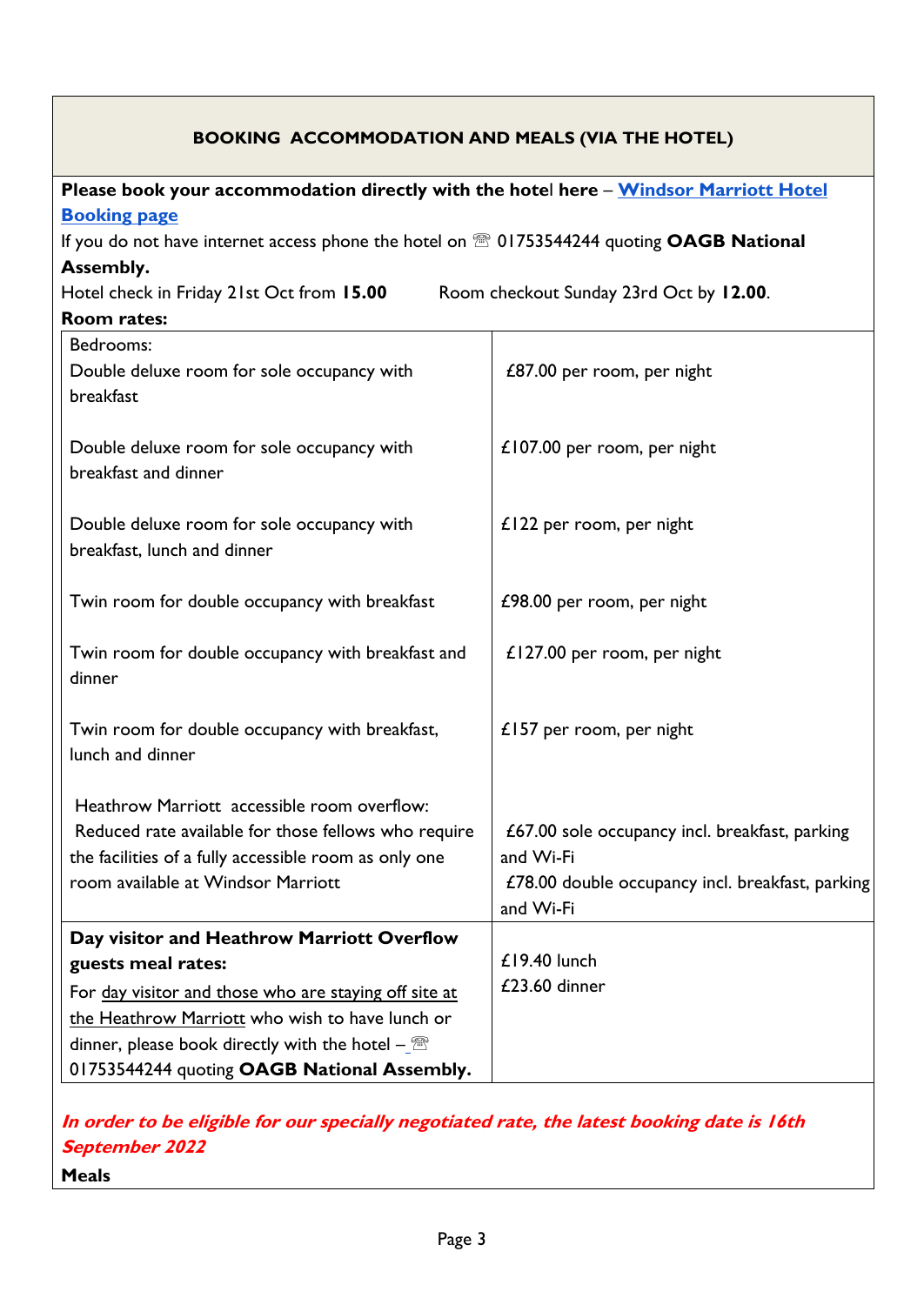- All meals are served buffet style with no sugar/white flour added and sauces are served separately.
- **For day visitors,** wishing to book lunch on Saturday and Sunday, dinner on Saturday, please contact the hotel directly to book this by  $1st$  October 2022. You will be asked to pay for this at time of booking.
- **ALL specialist food requirements please inform the hotel at time of booking.**
- Please note there are cold boxes in all rooms, but storage of food in this facility is at the guests own risk and a disclaimer will be required by the hotel. Attendees may eat their own food in the dining room at lunchtime with the other guests if space permits. Additional space will be available in the assembly meeting room and breakout areas to eat your own food.

There is an ATM on site but charges apply for cash withdrawals.

## **Booking Form for National Assembly**

#### **REGISTER FOR THE ASSEMBLY & CONVENTION (VIA THE INTERGROUP)**

All attendees (including observers to the Assembly and those attending the Convention only) must complete this form and submit it to

**Form to be submitted and fees to be paid to South and East England Intergroup by 16th September 202[2 NA2022@oasouthandeastengland.org.uk](mailto:NA2022@oasouthandeastengland.org.uk)**

| Registration                               | Cost | <b>Attend</b>        |
|--------------------------------------------|------|----------------------|
| Assembly – Friday evening/Saturday all day | £27  | Yes/No <sup>**</sup> |
| Convention - Sunday                        | £18  | Yes/No <sup>**</sup> |

\*\*delete as appropriate

**Payment**

A confirmation email will be sent on receipt of your booking enquiry informing you of payment details.

Please complete your details using CAPITAL LETTERS

| First name                                     |          |
|------------------------------------------------|----------|
|                                                |          |
| Surname                                        |          |
|                                                |          |
| Tel <sup></sup>                                |          |
|                                                |          |
| Email                                          |          |
|                                                |          |
| I will be representing my Group/Intergroup and | YES / NO |
| am eligible to vote at the Assembly            |          |